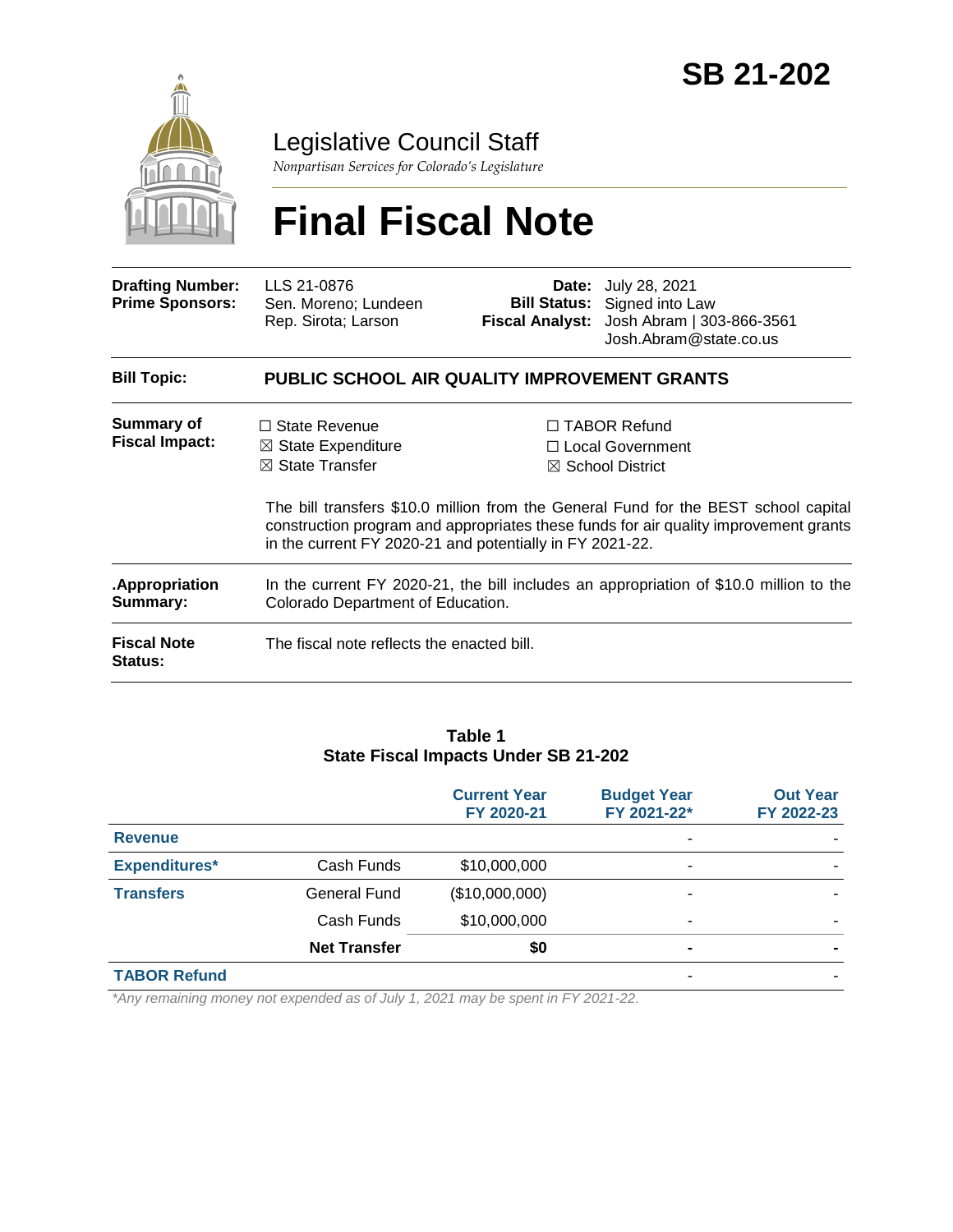Page 2

## **Summary of Legislation**

In the current FY 2020-21, the bill transfers \$10.0 million from the General Fund to the Public School Capital Construction Assistance Fund, and appropriates this money to the Colorado Department of Education (CDE) for use by the Public School Capital Construction Assistance Board and the Building Excellent Schools Today (BEST) program.

The board must use the appropriation to provide grants for public school air quality improvement projects. The board must prioritize grant awards for applicants with the lowest matching money percentage, and may not issue grants as reimbursement for air quality improvement projects funded or completed before April 1, 2021.

The board has the sole power to make grants from this appropriation, and is not required to obtain the approval of the State Board of Education or any other entity before making air quality improvement grants. CDE must present information on the grants at the department's 2022 SMART Act hearing.

### **State Transfers**

In the current FY 2020-21, the bill transfers \$10.0 million from the General Fund to the Public School Capital Construction Assistance Fund.

#### **State Expenditures**

The \$10.0 million appropriation will be disbursed as grants during the current FY 2020-21, with any remaining funding spent in FY 2021-22. Workload will increase for CDE to distribute additional grants; this increase does not require additional appropriations.

## **School District**

School districts and charter schools may be eligible to receive funding from the BEST program for the acquisition, repair, maintenance, or upgrading of portable high-efficiency particulate air fans or filtration systems.

## **Effective Date**

The bill was signed into law by the Governor and took effect on June 16, 2021.

## **State Appropriations**

For the current FY 2020-21, the bill includes an appropriation of \$10.0 million to the Colorado Department of Education from the Public School Capital Construction Assistance Fund. Any money not expended prior to July 1, 2021, is further appropriated for FY 2021-22.